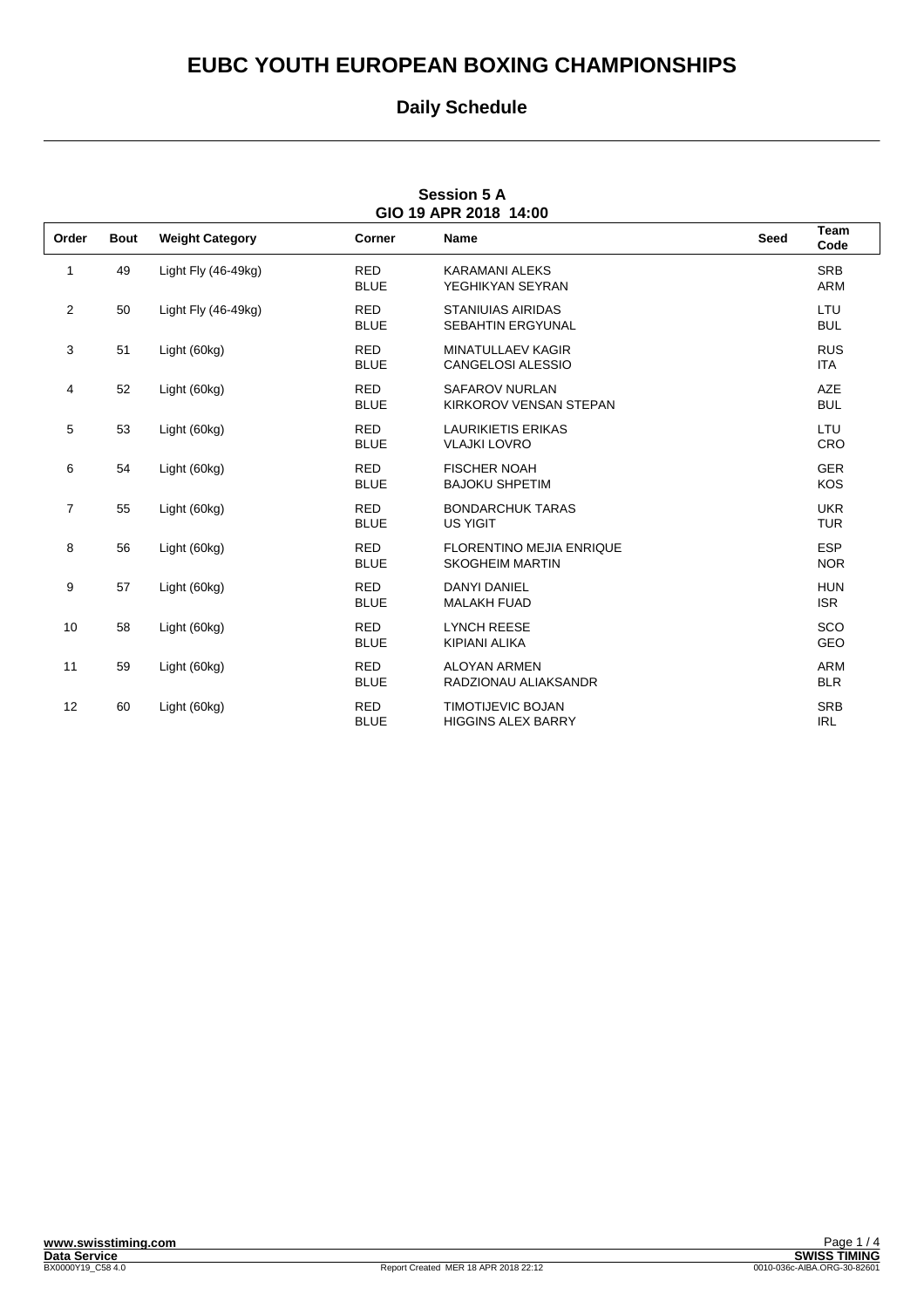### **Daily Schedule**

| <b>Session 6 B</b><br>GIO 19 APR 2018 14:00 |             |                        |                           |                                                             |             |                          |
|---------------------------------------------|-------------|------------------------|---------------------------|-------------------------------------------------------------|-------------|--------------------------|
| Order                                       | <b>Bout</b> | <b>Weight Category</b> | Corner                    | Name                                                        | <b>Seed</b> | <b>Team</b><br>Code      |
| 1                                           | 61          | Fly (52kg)             | <b>RED</b><br><b>BLUE</b> | <b>CAPPAI PATRICK</b><br><b>TAMAS BORZOS</b>                |             | <b>ITA</b><br><b>HUN</b> |
| $\overline{2}$                              | 62          | Fly (52kg)             | <b>RED</b><br><b>BLUE</b> | <b>GEORGANTZAS STYLIANOS</b><br><b>KENTSCH YVES DOMENIC</b> |             | <b>GRE</b><br><b>GER</b> |
| 3                                           | 63          | Fly (52kg)             | <b>RED</b><br><b>BLUE</b> | <b>CLANCY DEAN PATRICK</b><br>PANKOU MAKSIM                 |             | <b>IRL</b><br><b>BLR</b> |
| 4                                           | 64          | Fly (52kg)             | <b>RED</b><br><b>BLUE</b> | <b>FIALKA ROMAN</b><br><b>UGURLU MURAT</b>                  |             | <b>SVK</b><br><b>TUR</b> |
| 5                                           | 65          | Light Heavy (81kg)     | <b>RED</b><br><b>BLUE</b> | PEIC MARKO<br><b>ALOMA TYISON</b>                           |             | CRO<br><b>ITA</b>        |
| 6                                           | 66          | Light Heavy (81kg)     | <b>RED</b><br><b>BLUE</b> | <b>AAS STIVEN</b><br><b>JOVANOVIC SLOBODAN</b>              |             | <b>EST</b><br><b>SRB</b> |
| $\overline{7}$                              | 67          | Light Heavy (81kg)     | <b>RED</b><br><b>BLUE</b> | <b>MUSAYEV ZAUR</b><br>ZAWIERUSZYNSKI DAMIAN                |             | <b>AZE</b><br><b>POL</b> |
| 8                                           | 68          | Light Heavy (81kg)     | <b>RED</b><br><b>BLUE</b> | YOKA AXEL<br><b>KOLESNIKOV RUSLAN</b>                       |             | <b>FRA</b><br><b>RUS</b> |
| 9                                           | 69          | Light Heavy (81kg)     | <b>RED</b><br><b>BLUE</b> | <b>ITAUMA KAROL</b><br><b>NERSESYAN GOR</b>                 |             | <b>ENG</b><br><b>ARM</b> |
| 10                                          | 70          | Light Heavy (81kg)     | <b>RED</b><br><b>BLUE</b> | <b>BARRETT EDWARD</b><br>ABU ABDUN AHMAD                    |             | <b>IRL</b><br><b>ISR</b> |
| 11                                          | 71          | Light Heavy (81kg)     | <b>RED</b><br><b>BLUE</b> | PRISMANTAS DOMANTAS<br><b>KIMADZE TEMURI</b>                |             | LTU<br><b>GEO</b>        |
| 12                                          | 72          | Light Heavy (81kg)     | <b>RED</b><br><b>BLUE</b> | <b>THIEMKE FABIAN</b><br>ALFIORAU ALIAKSEI                  |             | <b>GER</b><br><b>BLR</b> |

# **Session 6 B**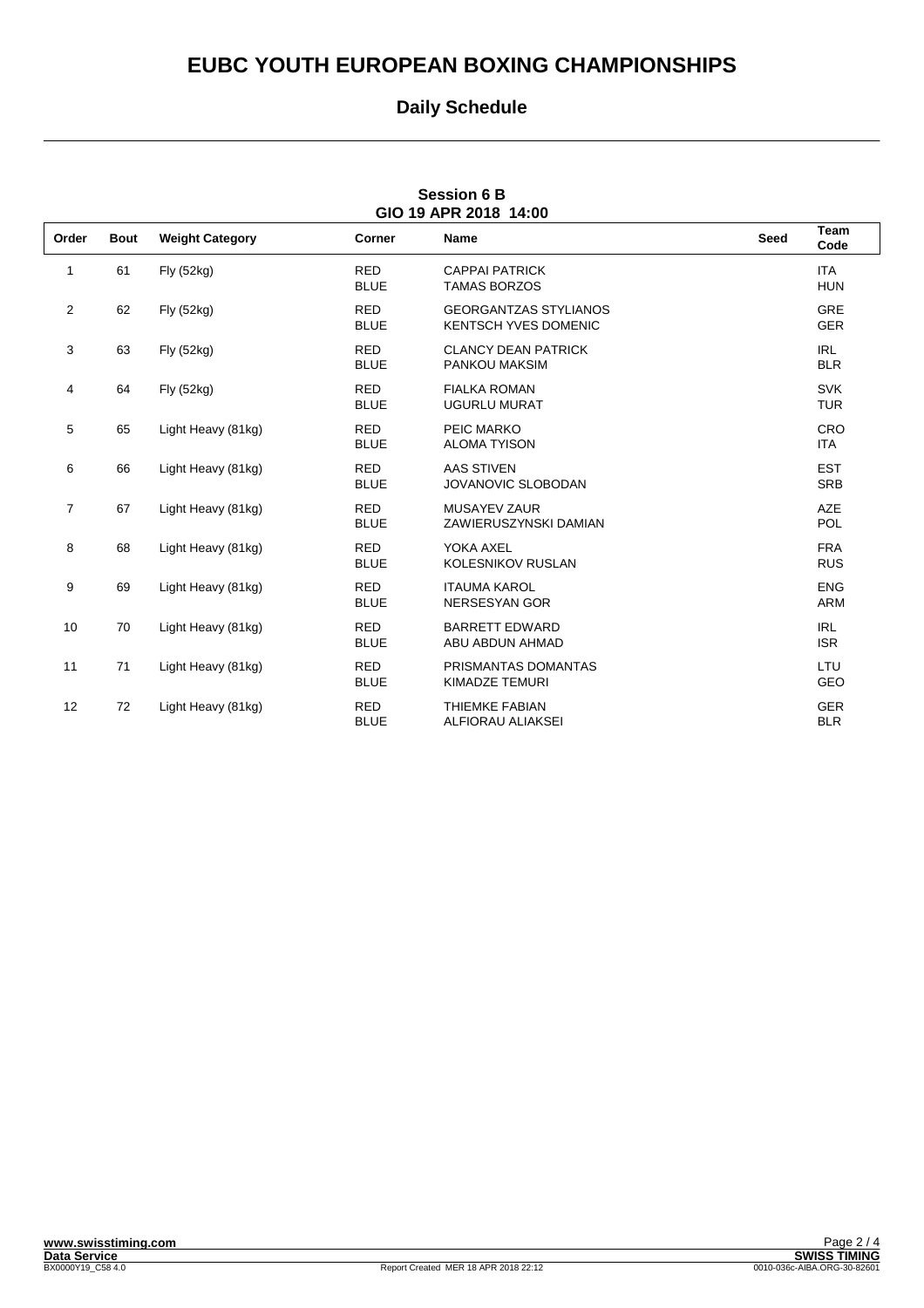### **Daily Schedule**

| <b>Session 7 A</b><br>GIO 19 APR 2018 18:00 |             |                        |                           |                                                        |             |                          |
|---------------------------------------------|-------------|------------------------|---------------------------|--------------------------------------------------------|-------------|--------------------------|
| Order                                       | <b>Bout</b> | <b>Weight Category</b> | Corner                    | <b>Name</b>                                            | <b>Seed</b> | Team<br>Code             |
| 1                                           | 73          | Heavy (91kg)           | <b>RED</b><br><b>BLUE</b> | <b>TOPALOGLU ABUZER</b><br><b>FLORENTIN WILFRIED</b>   |             | <b>TUR</b><br><b>FRA</b> |
| 2                                           | 74          | Heavy (91kg)           | <b>RED</b><br><b>BLUE</b> | <b>SLOAN REECE</b><br><b>HRYHORIAN MARAT</b>           |             | <b>ENG</b><br><b>UKR</b> |
| 3                                           | 75          | Heavy (91kg)           | <b>RED</b><br><b>BLUE</b> | <b>FEDOROV IGOR</b><br><b>HAGAG AHMED</b>              |             | <b>RUS</b><br><b>AUT</b> |
| 4                                           | 76          | Heavy (91kg)           | <b>RED</b><br><b>BLUE</b> | YAGUBOV ISMAYIL<br><b>JURK VIKTOR</b>                  |             | <b>AZE</b><br><b>GER</b> |
| 5                                           | 77          | Women's Bantam (W57kg) | <b>RED</b><br><b>BLUE</b> | <b>MARCENKO JEKATERINA</b><br>SORRENTINO GIORDANA      |             | LAT<br><b>ITA</b>        |
| 6                                           | 78          | Women's Bantam (W57kg) | <b>RED</b><br><b>BLUE</b> | <b>CACIC NIKOLINA</b><br><b>MATESZ VIKTORIA</b>        |             | <b>CRO</b><br><b>HUN</b> |
| 7                                           | 79          | Women's Bantam (W57kg) | <b>RED</b><br><b>BLUE</b> | PAWLAK WERONIKA<br><b>DEARBHLA ROONEY</b>              |             | POL<br><b>IRL</b>        |
| 8                                           | 80          | Women's Bantam (W57kg) | <b>RED</b><br><b>BLUE</b> | RADIONOVA VALERIIA<br><b>OZYOL ESRA</b>                |             | <b>RUS</b><br><b>TUR</b> |
| 9                                           | 81          | Women's Bantam (W57kg) | <b>RED</b><br><b>BLUE</b> | <b>GLYNN ELISE</b><br><b>OVCHAROVA LILI</b>            |             | <b>ENG</b><br><b>BUL</b> |
| 10                                          | 82          | Women's Middle (W75kg) | <b>RED</b><br><b>BLUE</b> | O'CONNOR GEORGIA<br>SLIUSAR YELYZAVETA                 |             | <b>ENG</b><br><b>UKR</b> |
| 11                                          | 83          | Women's Middle (W75kg) | <b>RED</b><br><b>BLUE</b> | <b>DIEKONTAITE GABRIELE</b><br><b>GAJEWSKA NATALIA</b> |             | LTU<br><b>POL</b>        |
| 12                                          | 84          | Women's Middle (W75kg) | <b>RED</b><br><b>BLUE</b> | PETROVICS GABRIELLA<br>SHAMONOVA ANASTASYA             |             | <b>HUN</b><br><b>RUS</b> |